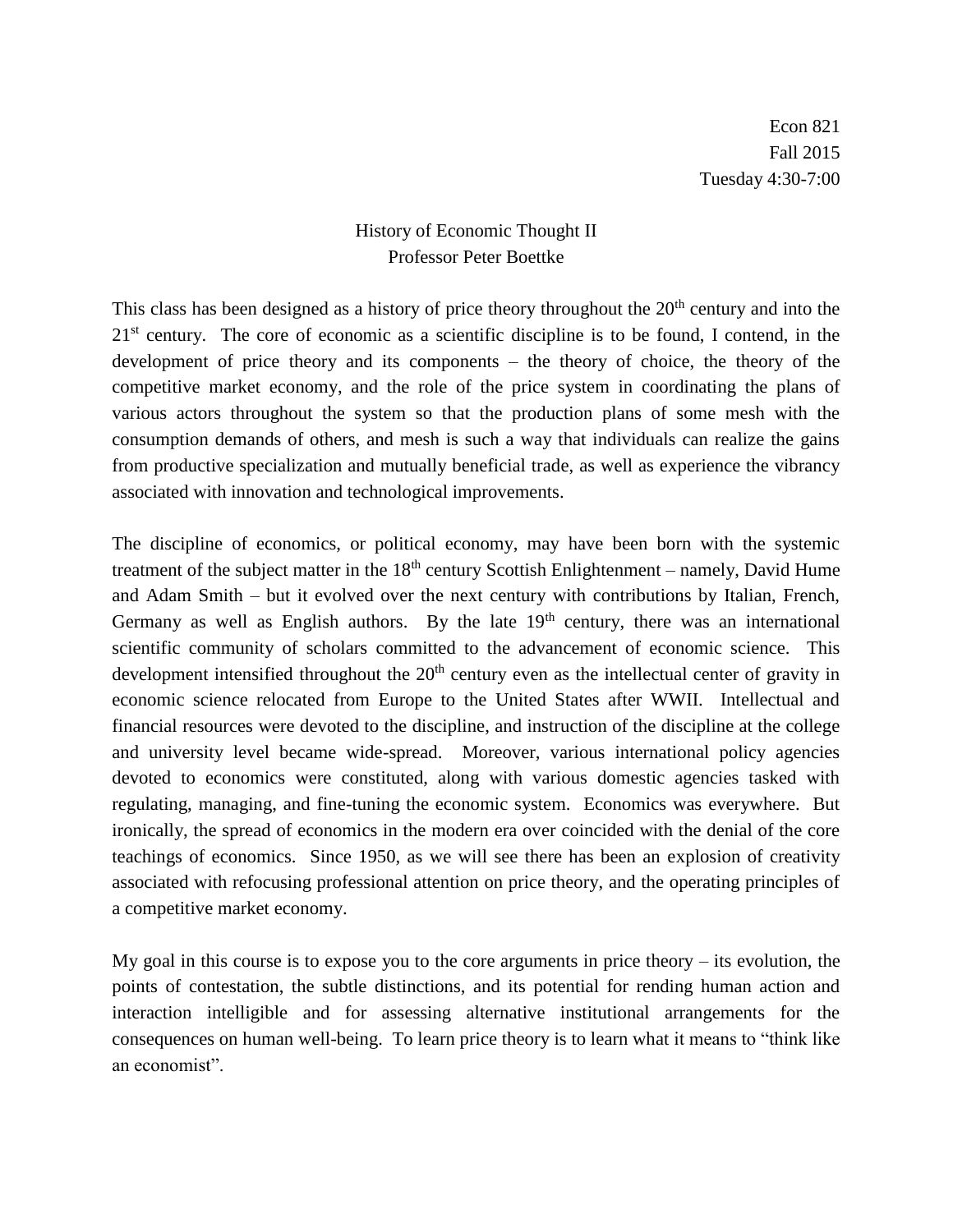## **Required Texts**

I have chosen for your required reading classic texts and also texts that were at one time or another part of the common-knowledge of the curriculum of the trained economic thinker, but which have too often faded from memory with the passage of time. An interesting project could be to study the history of economics as a history of textbooks at the Principles of Economics level, and at the Graduate Price Theory level. We are focusing on Graduate Price Theory level, but not exactly. Still, that each of these works are still available either in print form or electronically should signal something to you about the staying power of the works.

Alfred Marshall, *Principles of Economics* (1891)

Phillip Wicksteed, *The Common-Sense of Political Economy*, 2 volumes (1910)

Frank Knight, *Risk, Uncertainty and Profit* (1921)

Frank Knight, *The Economic Organization* (1933)

George Stigler, *The Theory of Price* (1946)

Ludwig von Mises, *Human Action* (1949)

F. A. Hayek, *Individualism and Economic Order* (1948)

T. Koopmans, *Three Essays on the State of Economic Science* (1957)

Armen Alchian, *Collected Works*, 2 volumes

James Buchanan, Vol. 1 of *Collected Works*

Ronald Coase, *The Firm, The Market and the Law*

Israel Kirzner, *Market Theory and the Price System* (1963)

Paul Milgrom and John Roberts, *Economics, Organization and Management* (1992)

James Buchanan, Vol. 6 of *Collected Works*.

GLS Shackle, *Epistemics and Economics* (1973)

Vernon Smith, *Rationality in Economics* (2009)

Other readings will include my *Living Economics* (2012) and selected journal articles that are directly relevant to the discussion that week. The main reading is marked on this syllabus in **bold** are should be the primary reading for that week, other readings not marked in bold are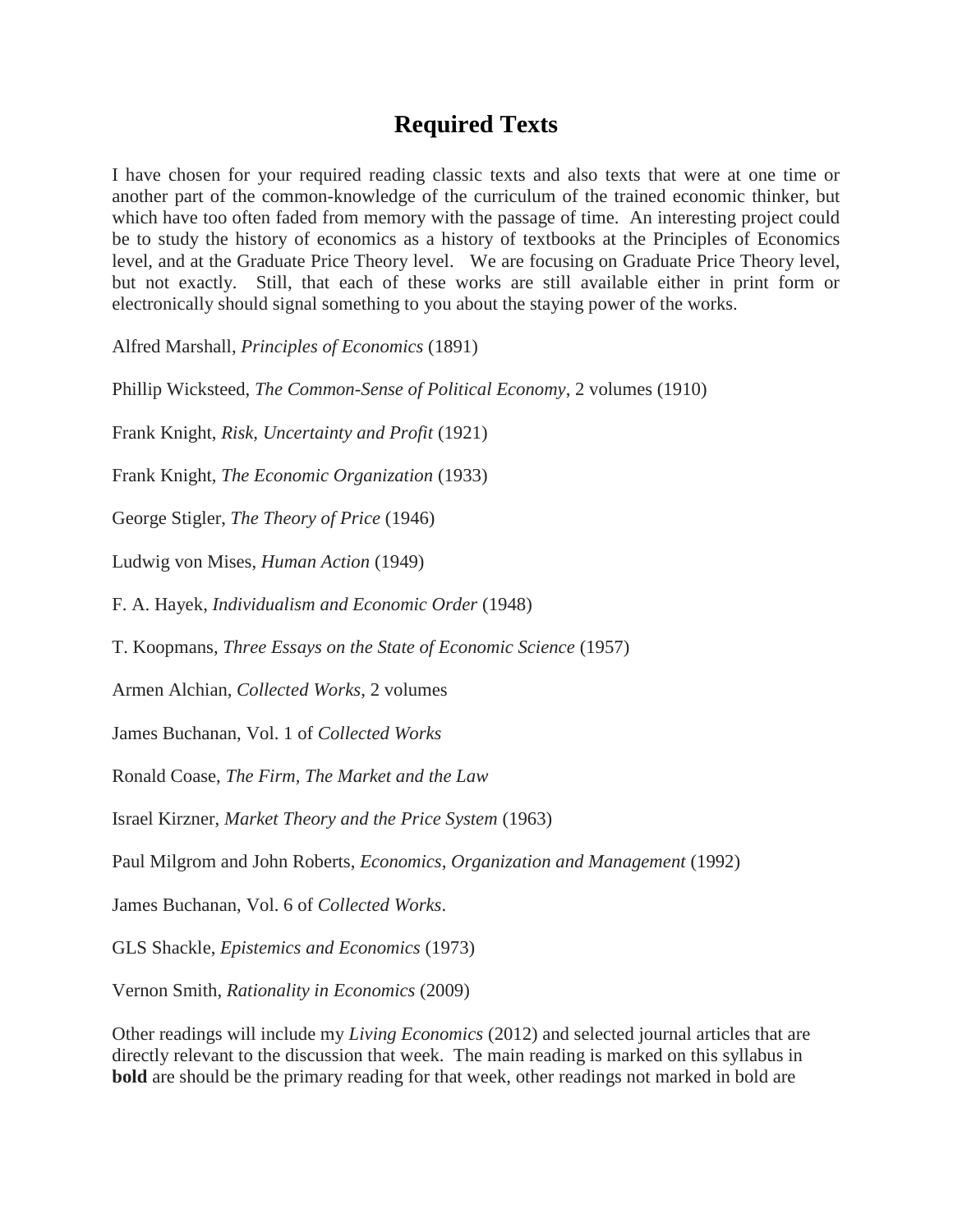secondary. It is my hope, however, that you will look at both in your preparation for the class discussion.

## **Semester Schedule**

| <b>DATE</b> | <b>TOPIC</b>                                         | <b>READING</b>                                                                                                                                                                 |
|-------------|------------------------------------------------------|--------------------------------------------------------------------------------------------------------------------------------------------------------------------------------|
| $1-Sep$     | <b>Neoclassical Economics</b><br><b>Historically</b> | <b>Marshall, Book I and Book V</b>                                                                                                                                             |
|             | Contemplated                                         | William Baumol, "What Marshall Didn't Know: On the Twentieth Century's<br>Contributions to Economics," The Quarterly Journal of Economics<br>Vol. 115, No. 1 (Feb., 2000) 1-44 |
|             |                                                      | Blaug, Mark. (2001). "No History of Ideas, Please, We're Economists." The Journal<br>of Economic Perspectives (15) 1: 145-164                                                  |
|             |                                                      | Boettke, Living Economics, chapters 1, 4                                                                                                                                       |
|             |                                                      | Wicksteed, Vol. 1, with emphasis on chapters $3 & 5$                                                                                                                           |
| 8-Sep       | We are all doing it,<br>though none of us            | Lionel Robbins, Introduction to Wicksteed, The Common Sense of Political Economy<br>(1932)                                                                                     |
|             | know we are doing it                                 | Frank Knight, "The Common Sense of Political Economy (Wicksteed<br>Reprinted)," Journal of Political Economy 42, no. 5 (1934)                                                  |
|             |                                                      | Boettke, Living Economics, chapters 2                                                                                                                                          |
| $15-Sep$    | <b>The Chicago School:</b>                           | Knight 1921, chapter 1, 3, 5-6, 7-9<br>Knight 1933, "The Price System"                                                                                                         |
|             | <b>Version 1</b>                                     | Melvin W. Reder, "Chicago Economics: Permanence and Change," Journal of<br>Economic Literature, Vol. 20, No. 1 (Mar., 1982), 1-38                                              |
|             |                                                      | George Stigler, "Perfect Competition, Historically Contemplated," Journal of<br>Political Economy, Vol. 65, No. 1 (Feb., 1957), 1-17                                           |
|             |                                                      | Boettke, Living Economics, chapter 7                                                                                                                                           |
| $22$ -Sep   | No Class                                             | <b>Essay 1 Due September 29th</b>                                                                                                                                              |
| $29-Sep$    | <b>The Competitive</b><br><b>Market Process</b>      | Mises, chapters 1-2; 6-8, 11-16; 23-26<br>Hayek, chapters 2, 4, 5, 7-9                                                                                                         |
|             |                                                      | Caldwell, Bruce. (1997). "Hayek and Socialism." Journal of Economic<br><i>Literature</i> (35) 4: 1856-1890                                                                     |
|             |                                                      | Kirzner, Israel. (1997). "Entrepreneurial Discovery and the Competitive Market<br>Process." Journal of Economic Literature (35) 1: 60-85                                       |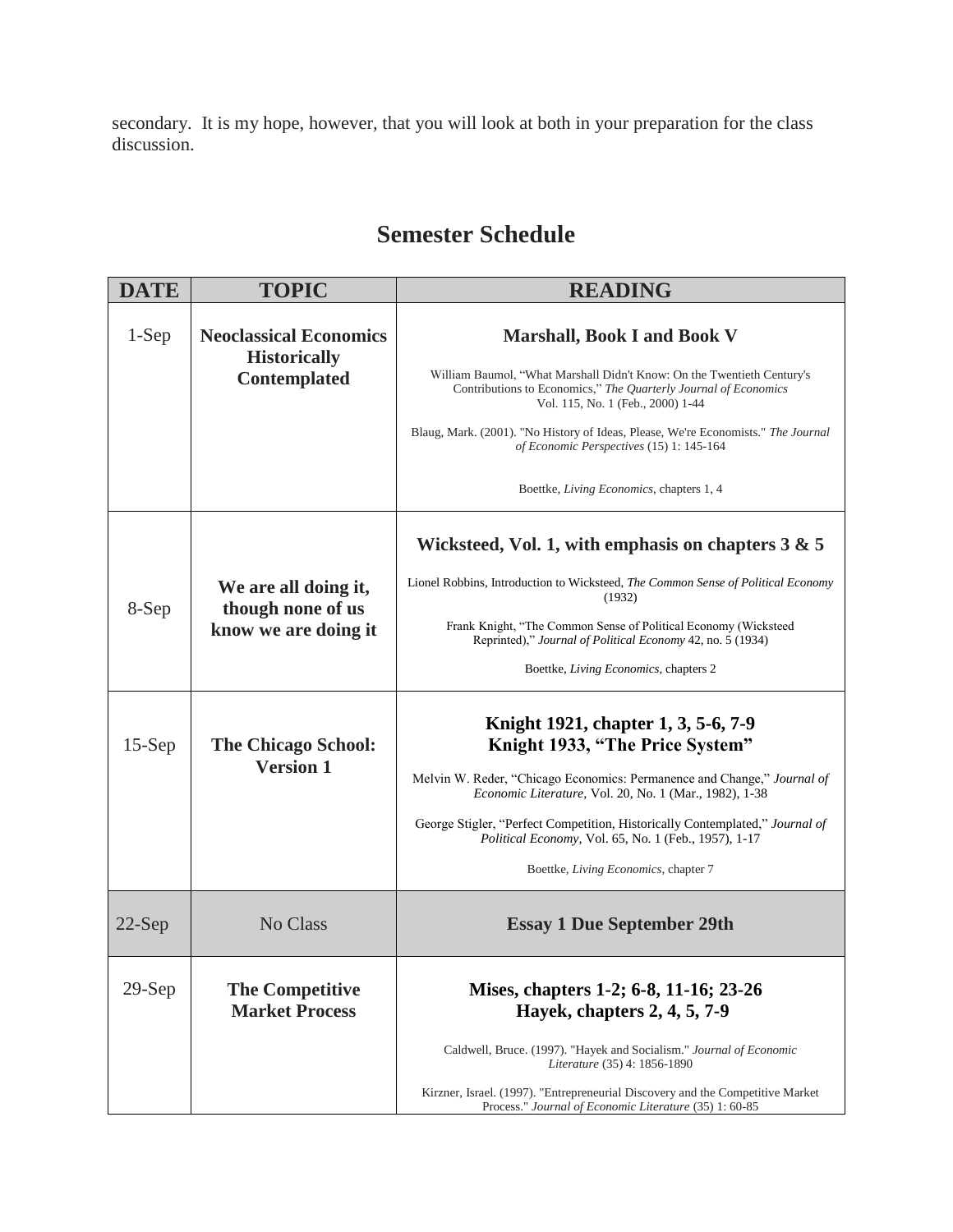|           |                                                 | Boettke, Living Economics, chapters 14-16                                                                                                                                                                                       |
|-----------|-------------------------------------------------|---------------------------------------------------------------------------------------------------------------------------------------------------------------------------------------------------------------------------------|
| 6-Oct     | No Class                                        | <b>Essay 2 due October 20</b>                                                                                                                                                                                                   |
| $13-Oct$  | <b>The Chicago School:</b><br><b>Version 2</b>  | <b>Stigler, Part 1 and Part II</b>                                                                                                                                                                                              |
|           |                                                 | Paul McNulty, "Economic Theory and the Meaning of Competition,"<br>The Quarterly Journal of Economics<br>Vol. 82, No. 4 (Nov., 1968), 639-656                                                                                   |
|           |                                                 | Ross Emmett, "De gustibusestdisputandum: Frank H. Knight's reply to George<br>Stigler and Gary Becker's 'De gustibus non est disputandum' with an introductory<br>essay," Journal of Economic Methodology, 13 (1) 2006: 97-111. |
|           |                                                 | Boettke, Living Economics, chapter 18                                                                                                                                                                                           |
| $20$ -Oct | <b>Economic Science</b>                         | <b>Koopmans</b>                                                                                                                                                                                                                 |
|           |                                                 | Backhouse, Roger E. 2015. "Revisiting Samuelson's Foundations of Economic<br>Analysis." Journal of Economic Literature, 53(2): 326-50.                                                                                          |
|           |                                                 | Roger Myerson, "Perspectives on Mechanism Design in Economic Theory,"<br>The American Economic Review<br>Vol. 98, No. 3 (Jun., 2008), 586-603                                                                                   |
|           |                                                 | Samuelson, Larry. (2004). "Modeling Knowledge in Economic Analysis." <i>Journal of</i><br>Economic Literature (42) 2: 367-403                                                                                                   |
|           |                                                 | Boettke, <i>Living Economics</i> , chapters 19, 20-21                                                                                                                                                                           |
|           |                                                 | Alchian, Vol. 1, 3-17; 53-77; 161-179; Vol. 2, 52-68;<br>151-178                                                                                                                                                                |
| $27$ -Oct | <b>The Chicago School:</b><br><b>Version 1a</b> | Buchanan, Vol. 1, 28-42; 45-59; 191-209<br>Coase, 1-2, 4-5; Coase 1959                                                                                                                                                          |
|           |                                                 | Furubotn and Pejovich. (1972). "Property Rights and Economic Theory: A Survey of<br>the Recent Literature." Journal of Economic Literature (10) 4: 1137-1162                                                                    |
|           |                                                 | Mueller, Dennis. (1976). "Public Choice: A Survey." <i>Journal of Economic</i><br><i>Literature</i> (14) 2: 395-433                                                                                                             |
|           |                                                 | Boettke and Candela, "Alchian, Buchanan and Coase: A Neglected Branch of<br>Chicago Price Theory," Man & Economy, 1 (2) 2014                                                                                                    |
|           |                                                 | Boettke, Living Economics, chapters 9, 10, 17                                                                                                                                                                                   |
|           |                                                 | Kirzner, chapters 1, 3, 7, 10, 11, 13                                                                                                                                                                                           |
| $3-Nov$   | <b>Neoclassical</b><br><b>Austrianism</b>       | Gary Becker (1962) "Irrational Behavior and Economic Theory," Journal of Political<br><i>Economy</i> , 70 (1): 1-13                                                                                                             |
|           |                                                 | Israel Kirzner. (1962) "Rational Action and Economic Theory," Journal of Political<br><i>Economy</i> , 70 (4) 380-385                                                                                                           |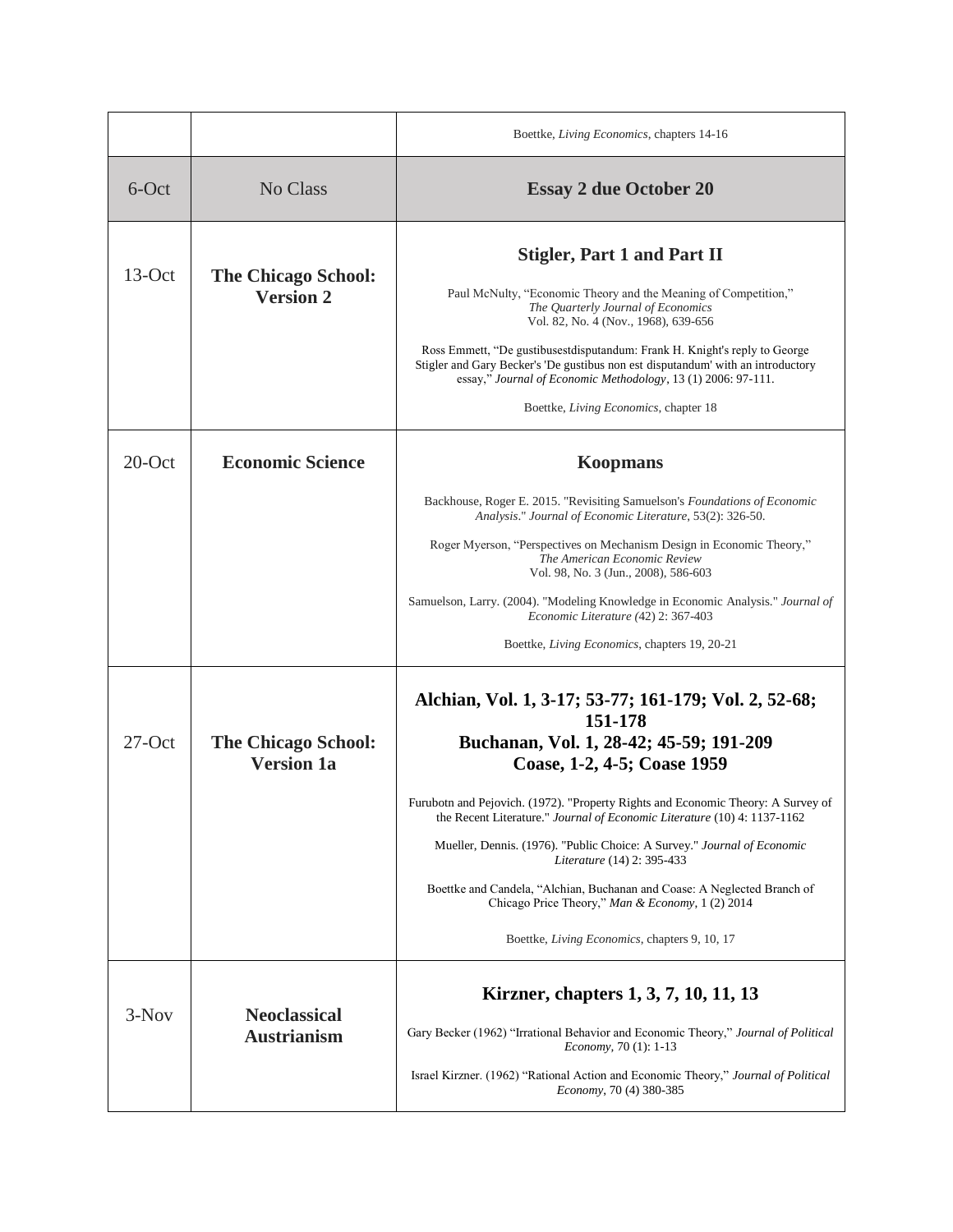|          |                                                              | Gary Becker (1963) "Rational Action and Economic Theory: A Reply," Journal of                                                                           |
|----------|--------------------------------------------------------------|---------------------------------------------------------------------------------------------------------------------------------------------------------|
|          |                                                              | Political Economy, 71 (1) 82-83                                                                                                                         |
|          |                                                              | Israel Kirzner (1963) "Rational Action and Economic Theory: Rejoinder," Journal of<br>Political Economy, 71 (1) 84-85                                   |
|          |                                                              | Makowski, Louis, and Joseph M. Ostroy. 2001. "Perfect Competition and the<br>Creativity of the Market." Journal of Economic Literature, 39(2): 479-535. |
|          |                                                              | Boettke, Living Economics, chapter 15                                                                                                                   |
| $10-Nov$ | <b>Austrian Neoclassicism</b>                                | <b>Buchanan, Cost and Choice</b>                                                                                                                        |
|          |                                                              | Gary Becker, "The Economic Way of Looking at Behavior," Journal of Political<br><i>Economy</i> Vol. 101, No. 3 (Jun., 1993), pp. 385-409                |
|          |                                                              | Karen Vaughn, "Does It Matter That Costs Are Subjective?" Southern Economic<br><i>Journal</i> Vol. 46, No. 3 (Jan., 1980), 702-715                      |
|          |                                                              | Boettke, Living Economics, chapters 3, 17                                                                                                               |
| $17-Nov$ | <b>Subjectivism of Value,</b><br><b>Expectations and the</b> | Shackle, chapters 1-16; 21-22; 23-26; 33-38                                                                                                             |
|          | <b>Process of Exchange</b><br>and Production                 | Buchanan, Vol. 1, 246-259                                                                                                                               |
|          |                                                              | Alan Coddington, "Creaking semaphore and beyond: A consideration of Shackle's                                                                           |
|          |                                                              | 'epistemics and economics'," British Journal for the Philosophy of Science 26                                                                           |
|          |                                                              | $(2):151-163(1975)$                                                                                                                                     |
|          |                                                              |                                                                                                                                                         |
|          |                                                              | Ludwig M. Lachmann, "From Mises to Shackle: An Essay on Austrian Economics                                                                              |
|          |                                                              | and the Kaleidic Society", Journal of Economic Literature                                                                                               |
|          |                                                              | Vol. 14, No. 1 (Mar., 1976), 54-62                                                                                                                      |
|          |                                                              | Boettke, Living Economics, chapter 7                                                                                                                    |
| $24-Nov$ | <b>NO CLASS</b>                                              |                                                                                                                                                         |
|          |                                                              | <b>SEA</b> and Thanksgiving                                                                                                                             |
|          |                                                              | <b>Essay 3 due 1 December</b>                                                                                                                           |
| 1-Dec    | <b>Institutional</b><br><b>Neoclassical Economics</b>        | Milgrom and Roberts, chapters 2-9, emphasis on 3,<br>5, 9                                                                                               |
|          |                                                              | Rutherford, Malcolm. (2001). "Institutional Economics: Then and Now." The                                                                               |
|          |                                                              | Journal of Economic Perspectives (15) 3: 173-194                                                                                                        |
|          |                                                              | Williamson, Oliver E. (2000). "The New Institutional Economics: Taking Stock,                                                                           |
|          |                                                              | Looking Ahead." Journal of Economic Literature (38) 3: 595-613                                                                                          |
|          |                                                              | Boettke, Living Economics, chapters 6, 8                                                                                                                |
| 8-Dec    | <b>Rationality of the</b>                                    | Smith, chapters 1-2, 4-5, 8-9, 10                                                                                                                       |
|          | <b>Individual and</b>                                        |                                                                                                                                                         |
|          | <b>Rationality of the</b>                                    | Lester, R. A. (1946) "Shortcomings of Marginal Analysis for Wage-Unemployment                                                                           |
|          | <b>System</b>                                                | Problems", American Economic Review, 36, 63-82.                                                                                                         |